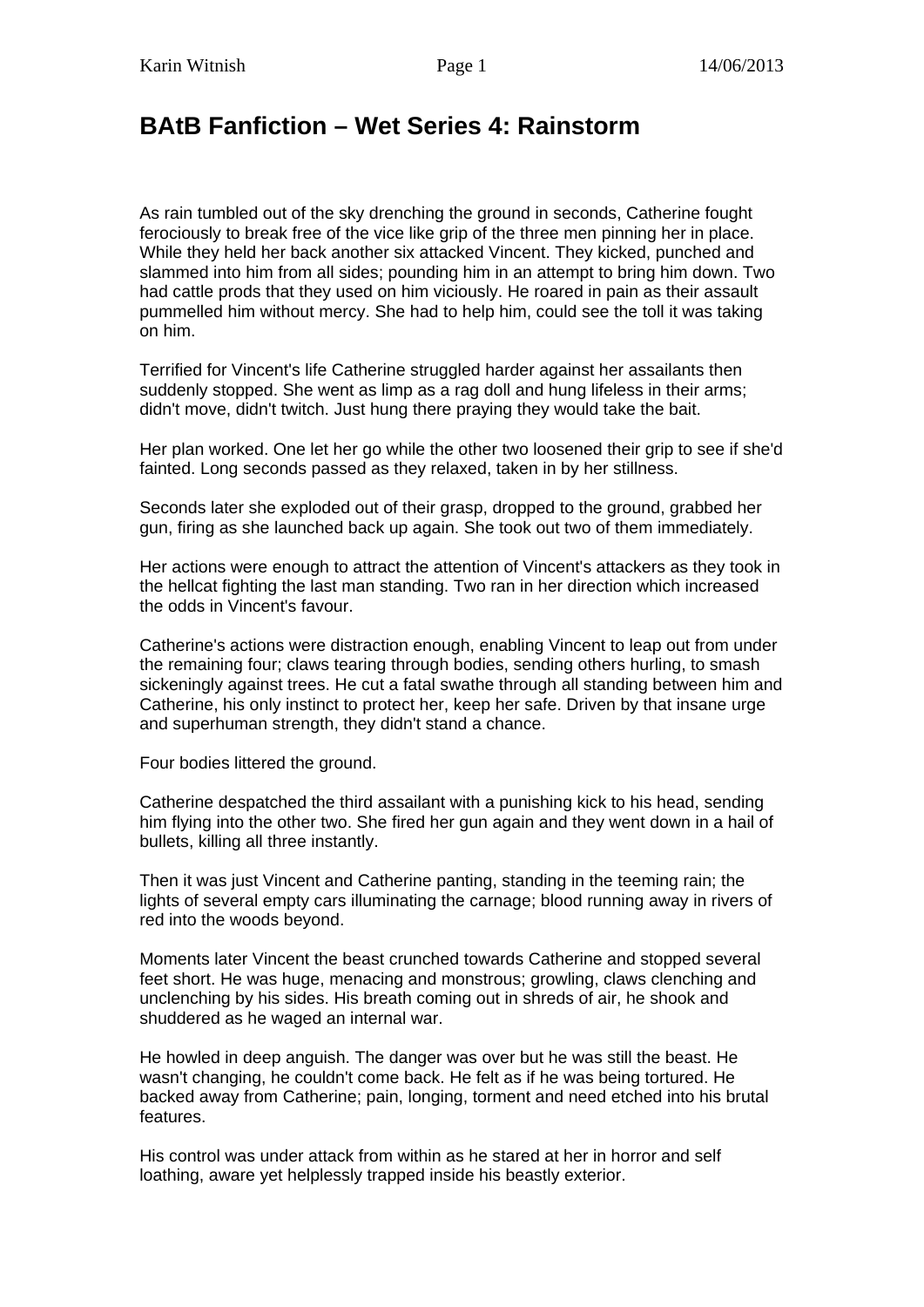"Vincent it's over, we're safe. You won't hurt me. Come."

Vincent couldn't move, rooted to the spot continuing to stare at her. She could see he was in such pain that tears for him started to fall.

She stood there contemplating, watching his every move; seeing the torment; the desperation to come back; the agony at wanting to reach out to hold her, confirm she was safe but denying himself.

Catherine suddenly felt a strong premonition as awareness flooded every cell of her body. She understood. She knew what to do and how to do it.

"Vincent I know your beast won't hurt me. Trust me. I love you."

She lunged at him, almost flew through the air across the space that separated them. She threw herself straight into his arms, believing completely that she could, that she would save him.

He was the beast but he was her Vincent and his inhuman exterior harboured the man she loved with all her heart and soul. She would fight heaven and earth to bring him back to her.

She grabbed his face, staring at him intently.

"Vincent, you're mine. Be here with me. You're safe with me. We're together. Always."

Then her lips were on his face, her hands pulling him against her, willing him to respond, thrashing against him with her body.

He thrust her away. She came back. He thrust her away again. She came back again, would not back down. Catherine came at him with her mouth, her hands, her body; every part of her touching every part of him.

"Vincent trust me, we need to do this."

Adrenaline surged through Catherine's body as she realised that far from being repulsed she was savagely turned on.

Vincent felt it, felt her heat, saw what she was doing and from somewhere deep within he/it understood.

His beast exulted and recognising her desire, his need to mate overtook his need for violence.

In pouring rain, surrounded by bodies, blood washing the ground, he hauled Catherine into his arms. Looking around wildly he carried her towards a dense crop of trees.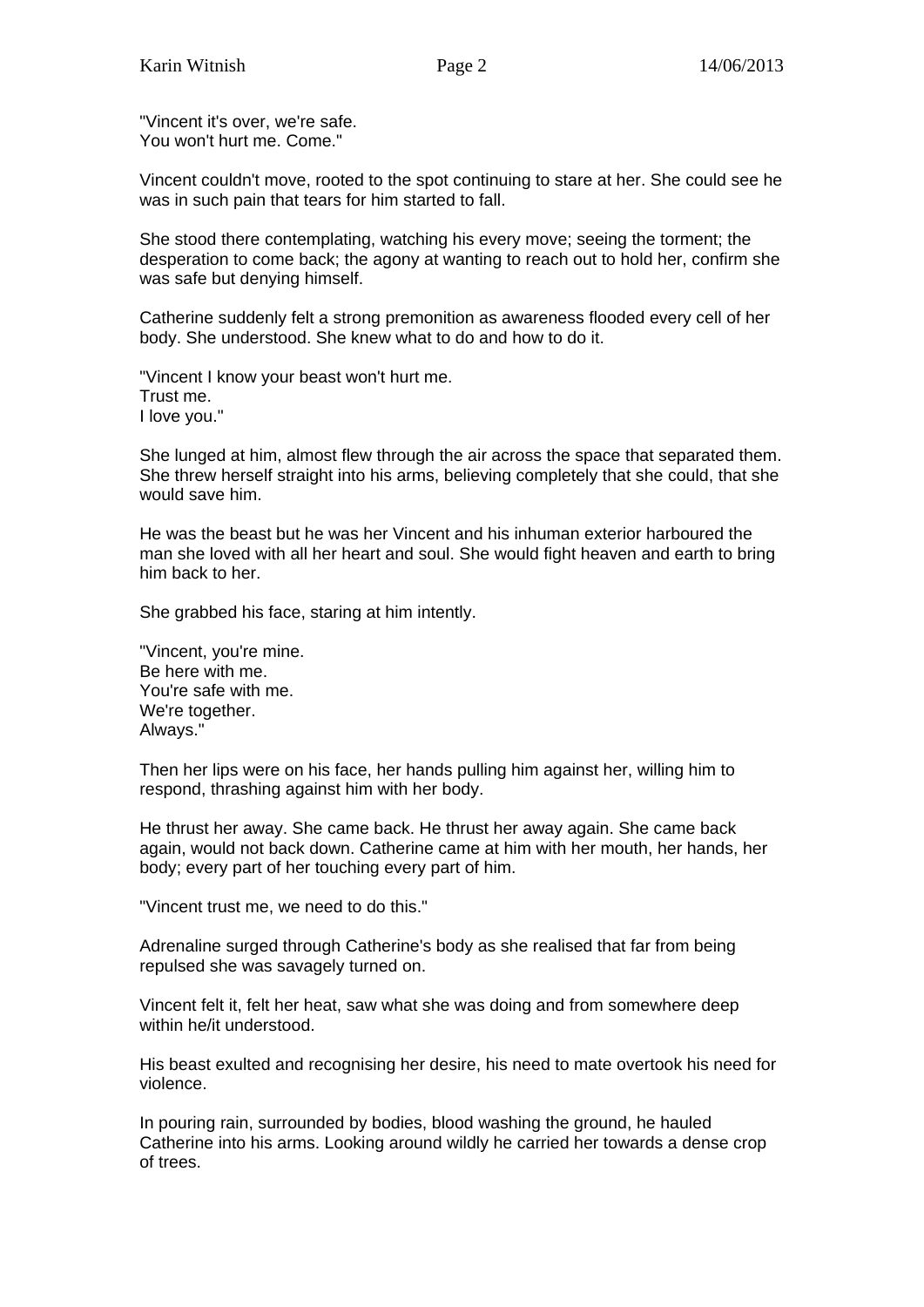He pushed her up against the bark of one and then suddenly stopped. He stared at her, his claws and then at her again. Catherine understood. He was terrified to take this further for fear that losing total control would harm her, perhaps accidentally tearing her skin with his vicious claws.

Catherine reached out, took over, tugging feverishly at her own pants and then did the same with his, hissing in need when she saw just how ready for her he was, his erection large, upright, throbbing.

She responded to him, lust raging through her. It was as if her body knew what he needed, what was required to save him. She didn't question it, she didn't understand it or how it was possible to feel him in every part of her but she knew with absolute certainty that this was right and that the beast would never harm her.

"Vincent, come. Be with me and inside me. NOW!" she commanded.

Vincent the beast roared, picked Catherine up and plunged straight inside her. Pinning her up only with his arms and body as he grasped the tree with his taloned claws. She was so hot, wet, molten that the beast plummeted headlong into a world of sensation, drowning in instinct so primal he shook as he thrust over and over again merging with his mate.

Passion exploded as mouths met, clung, ravaged. Roaring fire that would not, could not be extinguished until the moment, when buried deep inside her, their world spun off its axis and turned them inside out.

Against a tree in drenching rain, her legs wrapped around his waist, her arms wrapped around his body, her mouth invading his and Vincent sensed, knew, even as the beast that he would never ever hurt her.

He felt her acceptance of all that he was and it was glorious. She met every thrust with equal fierceness, matched him move for move and then gave him more. He rocked her, frenzied, in his all consuming need for completion.

Catherine's complete acceptance of him, of his beast, combined with her insanely strong scent of sex spun him into a volcano of heat. Catherine felt it - felt his release building, his heat cascading through every pore, every cell in her body. She tugged him closer, arms tightly banded around him, urging him on, driving him deeper still until he climaxed explosively inside her.

Time stopped as she held him.

Tremors still wracking his body he attempted to pull back, his face turning away from hers in shame but Catherine only pulled him closer, arms around him while breathing warmth and love against his neck.

"Vincent," she said softly. "I'm ok. You didn't hurt me. I told you. You'll never hurt me. Now come back Come back to me. Be with me. With your Catherine.